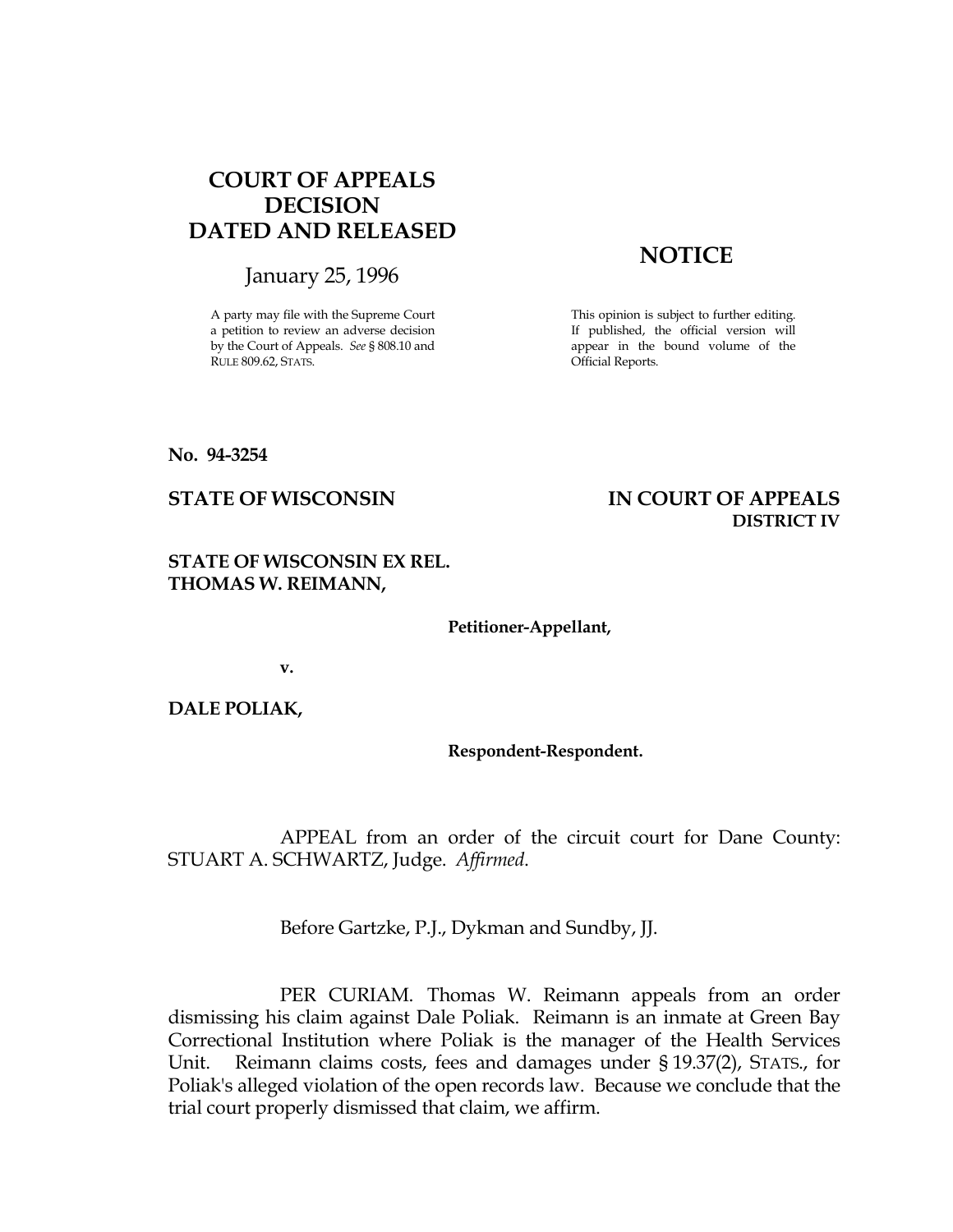On January 9, 1994, Reimann sent Poliak a memo in which he asked to see certain Department of Correction policies and procedures regarding dental care. On January 24, Poliak responded with a form indicating that the request was granted, adding "[t]here are two pages of record. Submit a money transmittal to the business office. Have a check made out to Bureau of Health Services in the amount of \$.30 (\$.15 per page). Once the check is received by the Health Services Unit, the records you have requested will be released."

 On January 25, 1994, Reimann wrote to Poliak objecting to what Reimann deemed a denial of access to the records. On January 31, Poliak responded that Reimann would receive access, as previously indicated, when he paid the thirty cent bill. Reimann returned a memo the same day stating that the request for prepayment violated § 19.35(3)(f), STATS., that Reimann had commenced a mandamus action to force disclosure of the records (which was not true), and that he only wanted to read the policies, not purchase them. On the next day, Reimann was allowed to come to the Health Services Unit and read the policies.

 Reimann commenced this action on February 9. The trial court issued an alternative writ of mandamus on February 14 and Poliak was served on February 25. Reimann subsequently filed an amended petition acknowledging that he had reviewed the records on February 1. The action proceeded on his claim for costs, fees and damages under § 19.37(2)(a), STATS. Both sides moved for summary judgment, and the court entered judgment for Poliak.

 Section 19.37(2)(a), STATS., provides that a record requester can recover reasonable attorney fees, damages of not less than \$100 and other actual costs, if the requester prevails in whole or in substantial part in an action filed to gain access to public records. Punitive damages are available if the record custodian has arbitrarily and capriciously denied or delayed a response to a request, or charged excessive fees. Sections 19.37(3), STATS. To recover fees under § 19.37(2)(a), the requester "must show that prosecution of the action could reasonably be regarded as necessary to obtain the information, and that a causal nexus exists between that action and the agency's surrender of the information." Racine Educ. Ass'n v. Board of Educ., 145 Wis.2d 518, 522, 427 N.W.2d 414, 416 (Ct. App. 1988) (quoted source omitted).